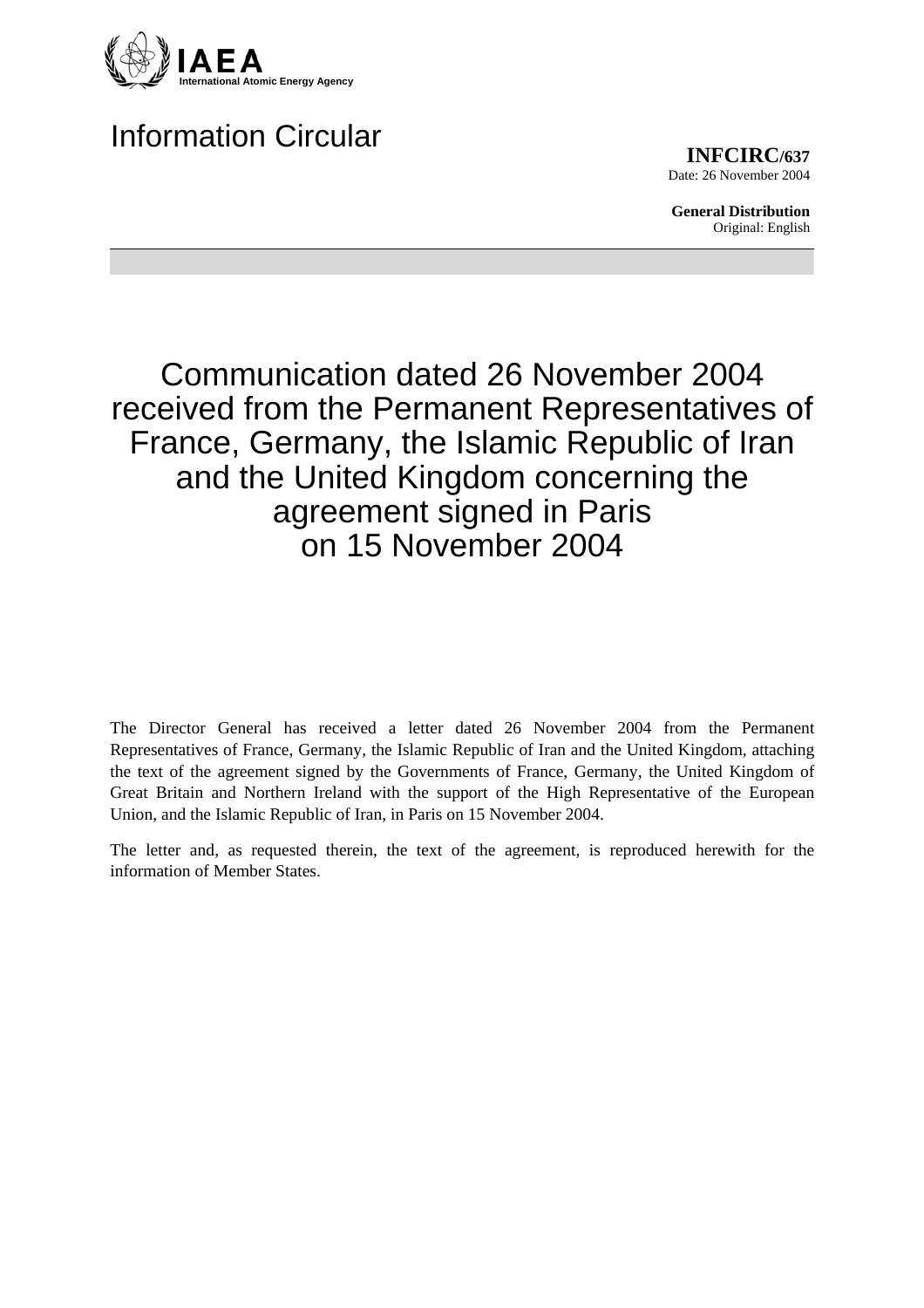INFCIRC/637 Page 2

> Permanent Mission of France Permanent Mission of Germany Permanent Mission of the Islamic Republic of Iran Permanent Mission of the United Kingdom of Great Britain and Northern Ireland

> > Vienna, 26 November 2004

Excellency,

 We have the honour to refer to the agreement that the Governments of France, Germany, the United Kingdom of Great Britain and Northern Ireland, with the support of the High Representative of the European Union, and the Islamic Republic of Iran signed on 15 November 2004.

 We should like to request you to circulate the text of this agreement to all Member States as an Information Circular.

Please accept, Excellency, the assurances of our highest consideration.

Pirooz Hosseini Peter Jenkins

 Ambassador Ambassador Permanent Representative of the Islamic Permanent Representative of the United

Patrick Villemur Herbert Honsowitz Ambassador Ambassador Permanent Representative of France Permanent Representative of Germany

Republic of Iran **Kingdom of Great Britain and Northern** Ireland

Dr. Mohamed ElBaradei Director General International Atomic Energy Agency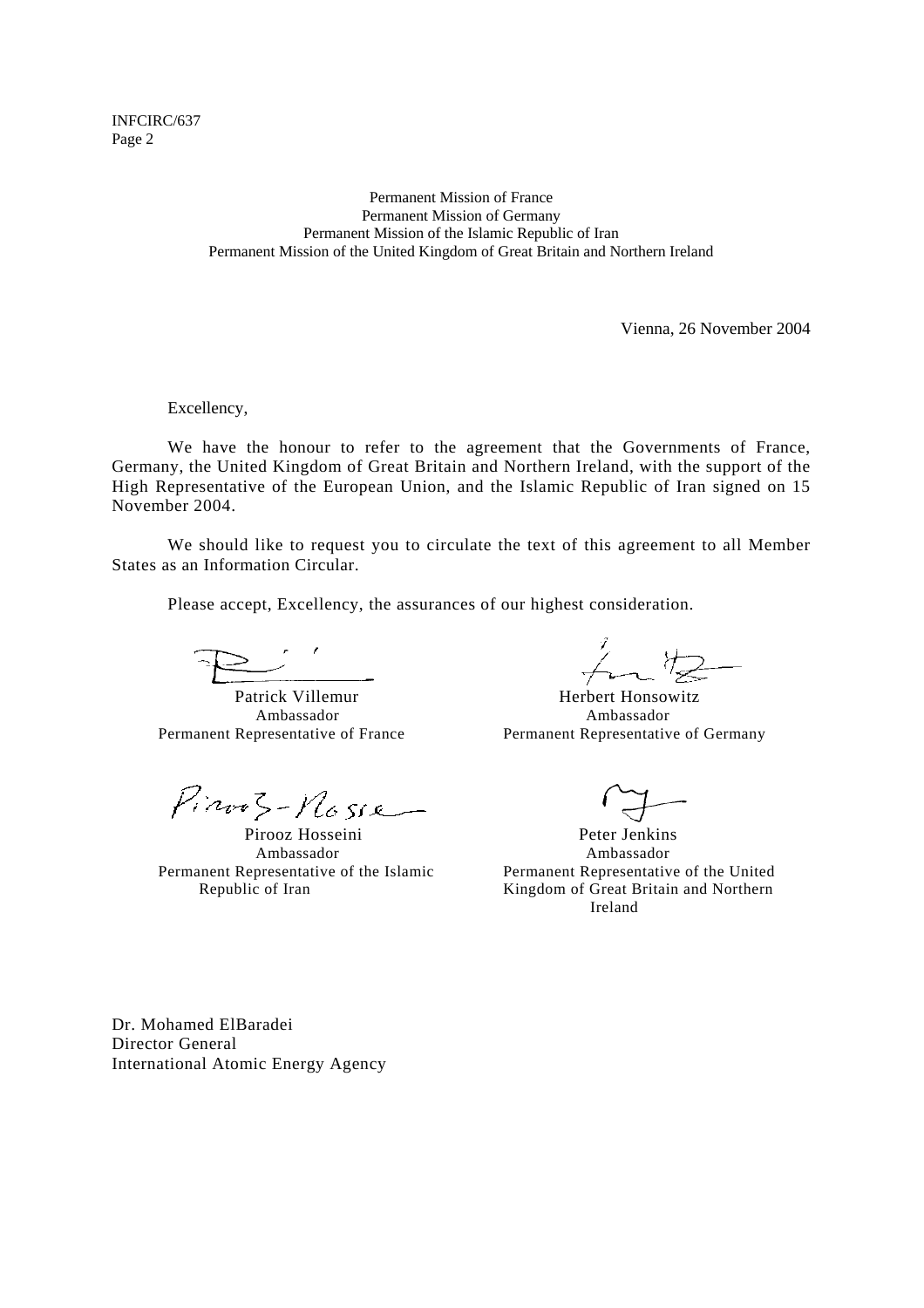*Agreement (Paris - 15th November 2004)* 

The Government of the Islamic Republic of Iran and the Governments of France, Germany and the United Kingdom, with the support of the High Representative of the European Union (E3/EU), reaffirm the commitments in the Tehran Agreed Statement of 21 October 2003 and have decided to move forward, building on that agreement.

The E3/EU and Iran reaffirm their commitment to the NPT.

The E3/EU recognise Iran's rights under the NPT exercised in conformity with its obligations under the Treaty, without discrimination.

Iran reaffirms that, in accordance with Article II of the NPT, it does not and will not seek to acquire nuclear weapons. It commits itself to full cooperation and transparency with the IAEA. Iran will continue implementing voluntarily the Additional Protocol pending ratification.

To build further confidence, Iran has decided, on a voluntary basis, to continue and extend its suspension to include all enrichment related and reprocessing activities, and specifically: the manufacture and import of gas centrifuges and their components; the assembly, installation, testing or operation of gas centrifuges; work to undertake any plutonium separation, or to construct or operate any plutonium separation installation; and all tests or production at any uranium conversion installation. The IAEA will be notified of this suspension and invited to verify and monitor it. The suspension will be implemented in time for the IAEA to confirm before the November Board that it has been put into effect. The suspension will be sustained while negotiations proceed on a mutually acceptable agreement on long-term arrangements.

The E3/EU recognize that this suspension is a voluntary confidence building measure and not a legal obligation.